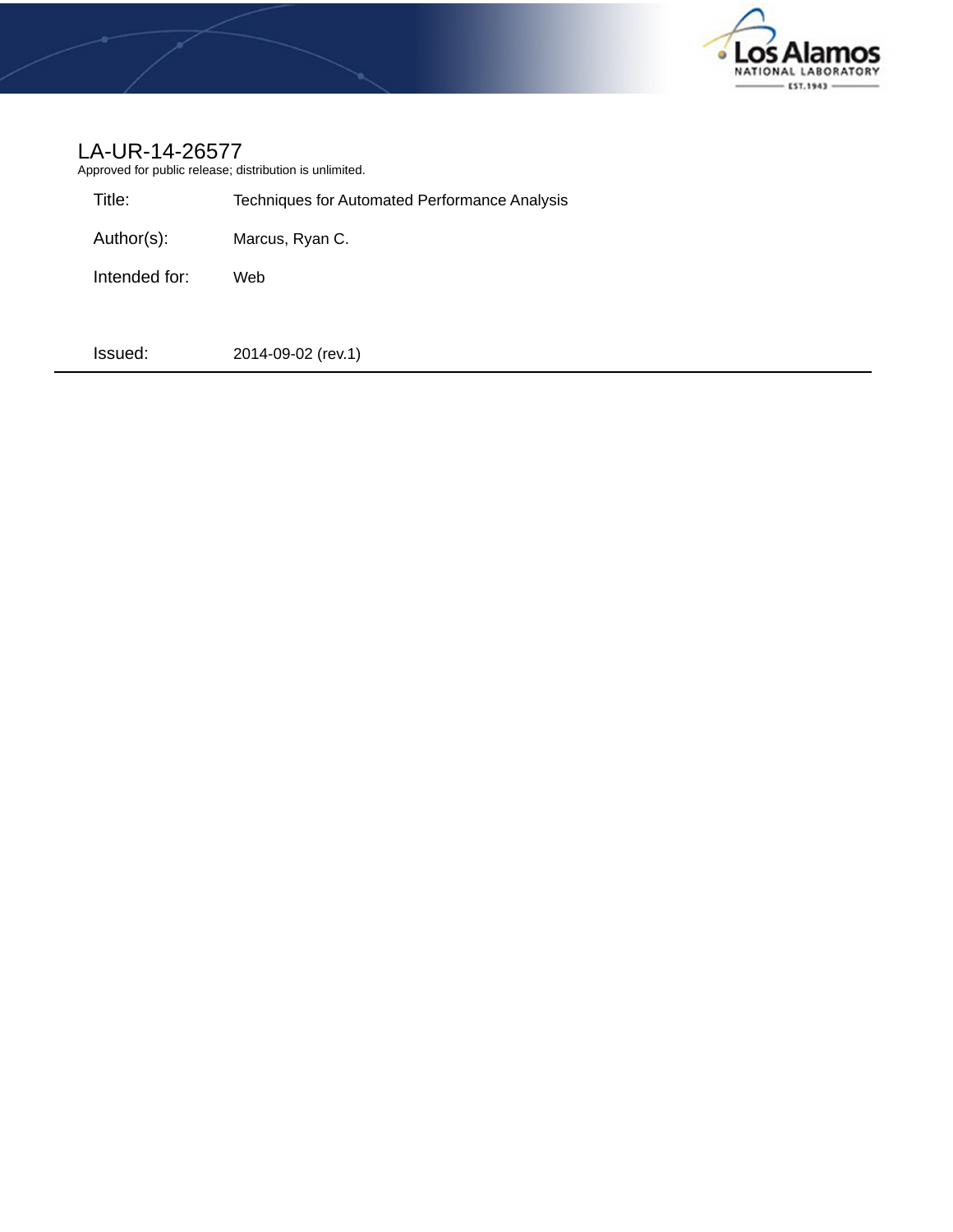#### **Disclaimer:**

Los Alamos National Laboratory, an affirmative action/equal opportunity employer,is operated by the Los Alamos National Security, LLC for the National NuclearSecurity Administration of the U.S. Department of Energy under contract DE-AC52-06NA25396. By approving this article, the publisher recognizes that the U.S. Government retains nonexclusive, royalty-free license to publish or reproduce the published form of this contribution, or to allow others to do so, for U.S. Government purposes. Los Alamos National Laboratory requests that the publisher identify this article as work performed under the auspices of the U.S. Departmentof Energy. Los Alamos National Laboratory strongly supports academic freedom and a researcher's right to publish; as an institution, however, the Laboratory does not endorse the viewpoint of a publication or guarantee its technical correctness.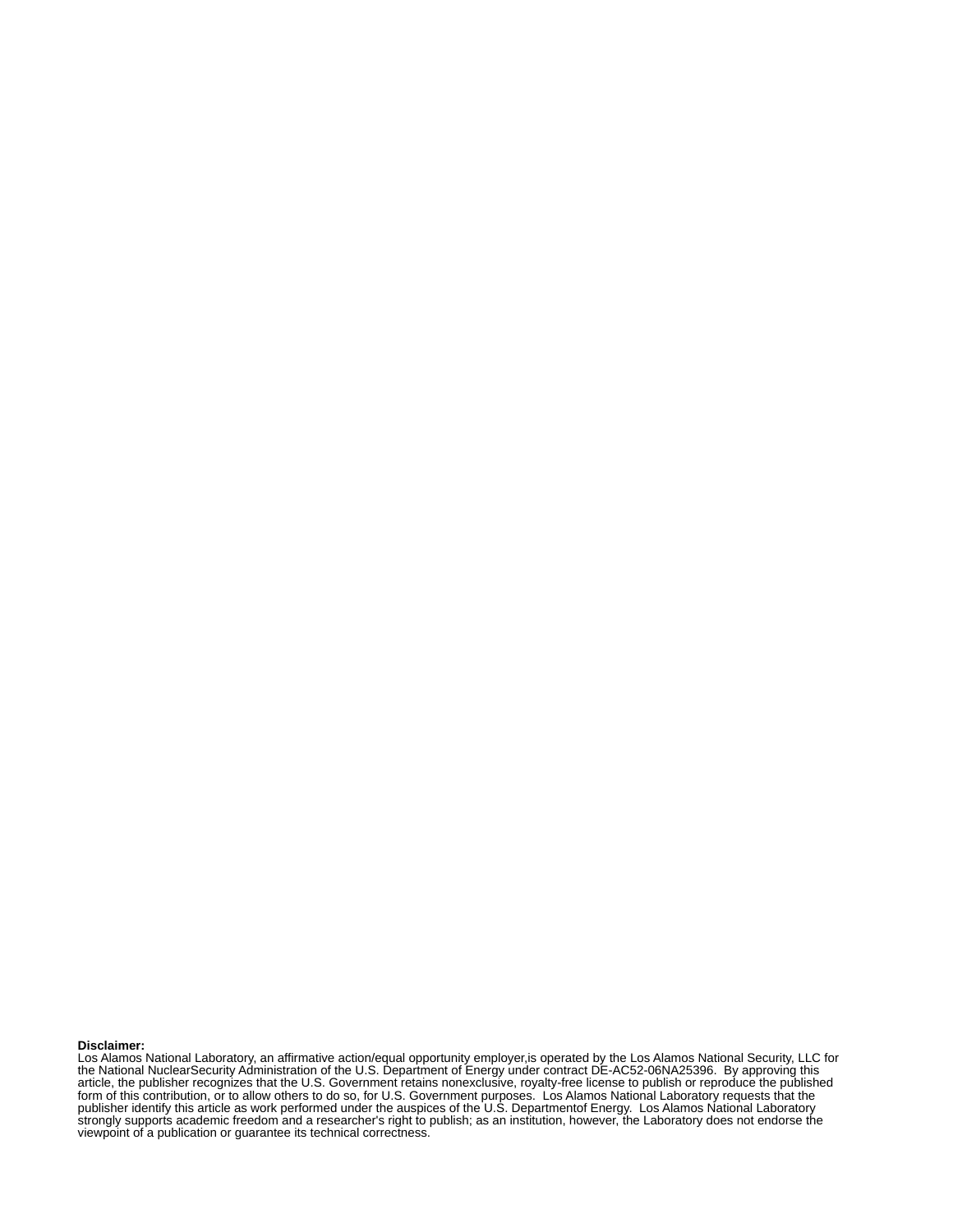# Techniques for Automated Performance Analysis

Ryan Marcus<sup>∗</sup> Los Alamos National Laboratory, HPC-5 rmarcus@lanl.gov

LA-UR-14-26577

#### Abstract

The performance of a particular HPC code depends on a multitude of variables, including compiler selection, optimization flags, OpenMP pool size, file system load, memory usage, MPI configuration, etc. As a result of this complexity, current predictive models have limited applicability, especially at scale. We present a formulation of scientific codes, nodes, and clusters that reduces complex performance analysis to wellknown mathematical techniques. Building accurate predictive models and enhancing our understanding of scientific codes at scale is an important step towards exascale computing.

# 1 Introduction

Increasing complexity in high performance computing is drastically increasing the number of variables that affect the performance of a scientific code, and exascale computing will only continue this trend [2]. As such, performance analysis and performance tuning are becoming increasingly difficult problems. In order to properly understand scientific codes, one needs a way to comprehend each variable and interaction involved. Previous works have focused on matching performance metrics to known hinderances [6, 8], identifying bottlenecks [4, 17], knowledge-generation systems [12], or genetic algorithms [15]. We focus on developing abstractions that reduce performance tuning and analysis problems to well-studied mathematical problems.

Traditionally, one may view a scientific code as a function that maps an input deck to a solution. For the purposes of performance analysis, we are more interested in the time-to-solution than the solution itself. We define a *compiler*  $C$  to be a function that maps some source code  $s \in S$  and some compiler options  $\{t_1 \in T_1, t_2 \in T_2, t_3 \in T_3, \dots\}$  to an executable  $e \in E$ .

<sup>∗</sup>With substantial mentorship and contribution from Cornell Wright, David Gunter, and Dave Nystrom.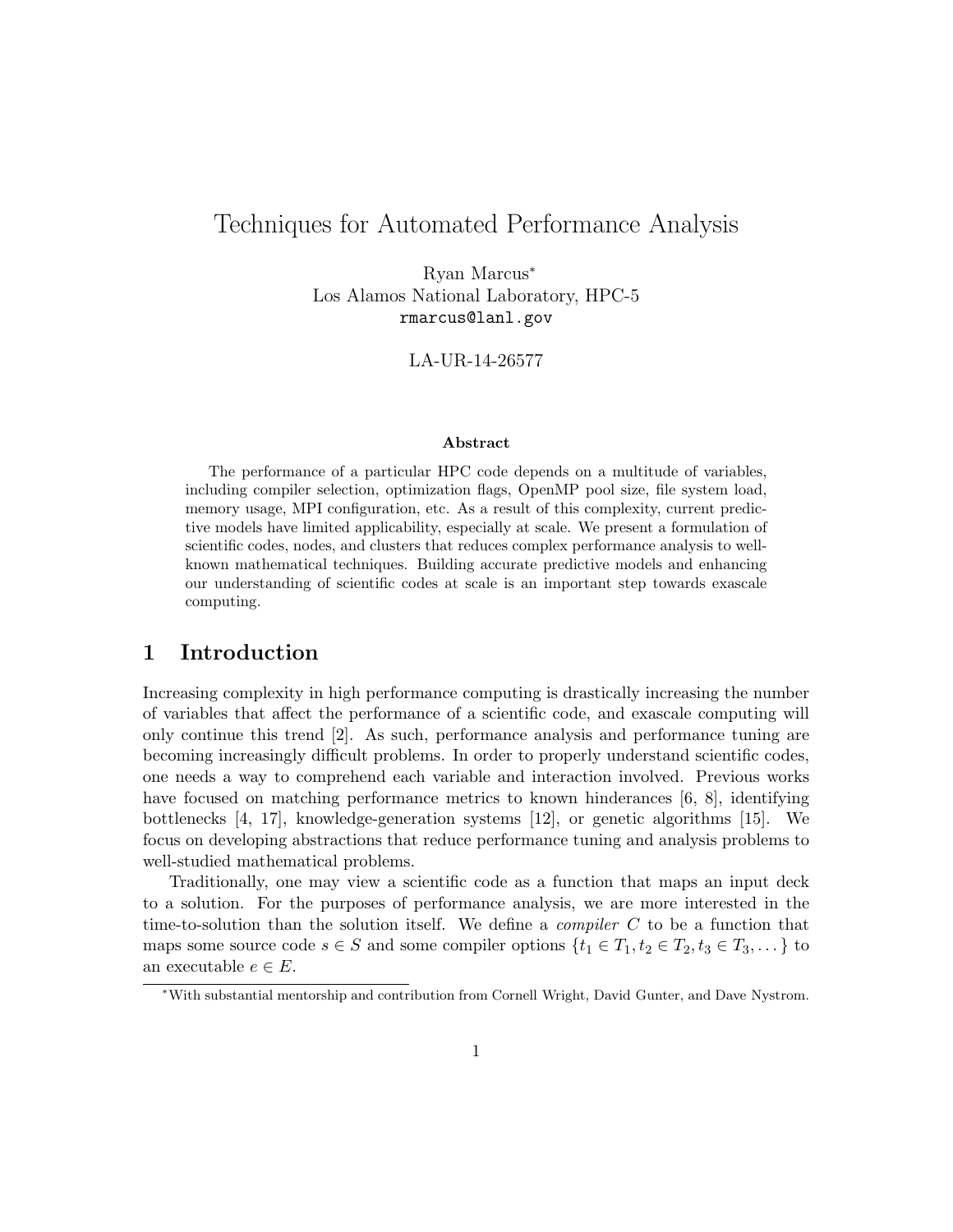$$
C: S \times T_1 \times T_2 \times T_3 \times \dots \to E \tag{1}
$$

We then define a machine M as a function that maps some executable  $e \in E$ , some input deck  $i \in I$ , and some execution parameters  $\{p_1 \in P_1, p_2 \in P_2, p_3 \in P_3, ...\}$  to a time-to-solution  $t \in \mathbb{R}^+$ .

$$
M: E \times I \times P_1 \times P_2 \times P_3 \times \cdots \to \mathbb{R}^+\tag{2}
$$

We define the combination of some specific execution parameters and some specific compiler options as a *configuration*  $x = \{p_1, p_2, \ldots, t_1, t_2, \ldots\}$ , where  $x_n = p_n$ , and  $x^n = t_n$ . The domain of all possible configurations is called the *configuration space*, denoted by  $\mathscr{F}$ .

Note that the semantics of  $T_n$  and  $P_n$  are arbitrary: the value represented by  $T_i$  or  $P_i$  can be anything, as long as it is kept consistent. One could define  $P_1$  as the number of MPI ranks and  $T_1$  as the optimization level. For example, if one were to compile the source code of the HYDRO program using third-level optimizations with GCC, and then run the resulting executable on the SUPER cluster using 16 MPI ranks and the input deck LARGE, the time-to-solution could be represented by:

### SUPER(GCC(HYDRO, 3), LARGE, 16)

For convenience, we also define an input deck generating function  $\pi$  that maps a source code  $s \in S$  and a problem size  $n \in \mathbb{Z}^+$  to an input deck  $i \in I$ , such that the input deck i represents a problem of size  $n$  capable of being solved by an executable generated from  $s$ .

$$
\pi: S \times \mathbb{Z}^+ \to I \tag{3}
$$

## 2 Strong and weak scaling analysis

Strong and weak scaling analysis are two of the most popular tools for performance analysis [14]. When comparing two different program configurations (compiler options and execution parameters), it is often beneficial to compare the strong and weak scaling exhibited by the two configurations.

We show that this kind of analysis can be automated and extended by formalizing strong and weak scaling, selecting a divergence metric, and searching for an optimal configuration. Further, we give examples about how this process provides insights into HPC codes.

## 2.1 Formalizing Strong and Weak Scaling

Strong scaling analysis is performed by varying the number of processors used to solve a problem of a constant size [14]. In practice, this is rarely done [10]. Ideally, increasing the number of processors by some factor  $c \in \mathbb{Z}^+$  should decrease the time-to-solution by that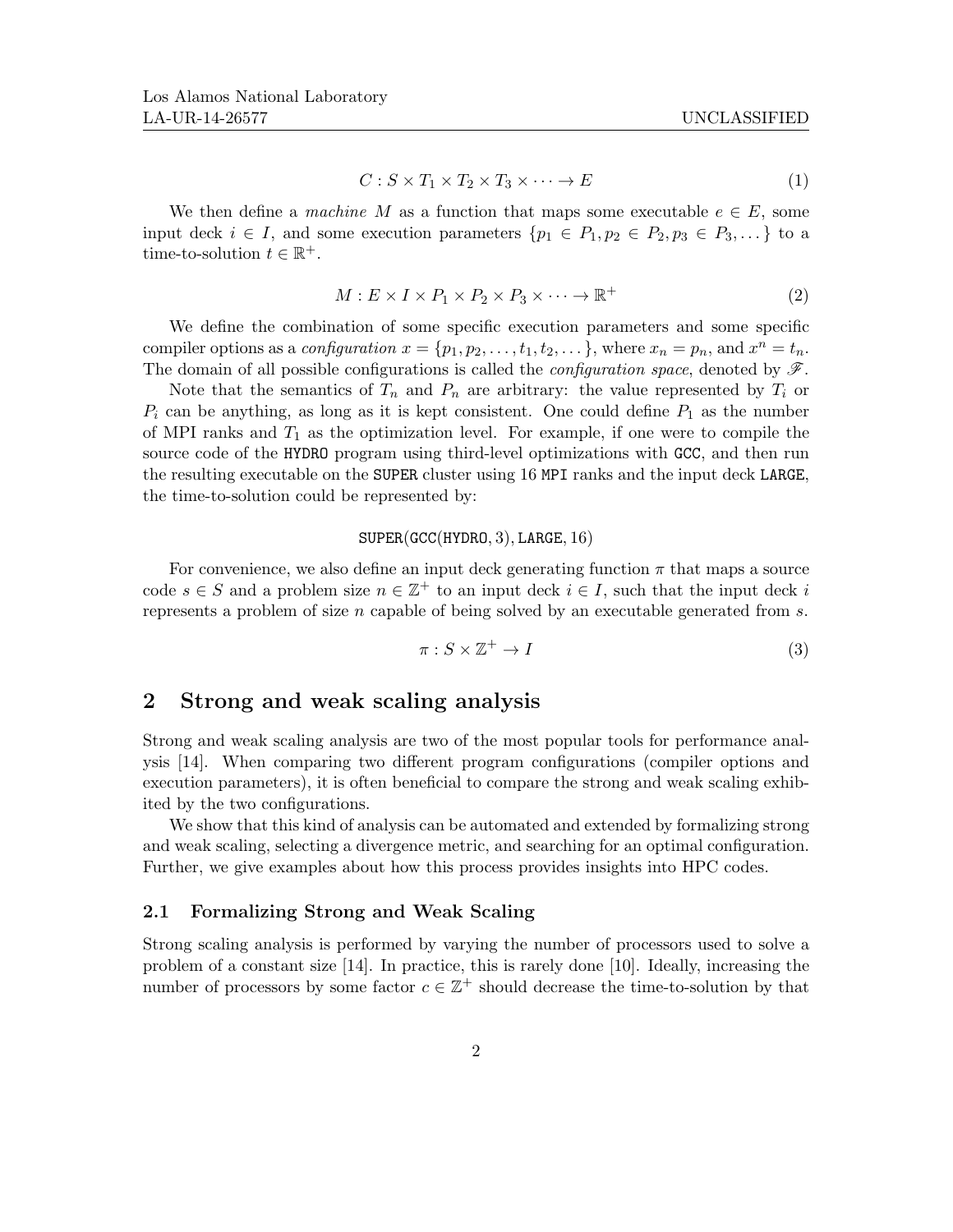same factor. We can represent this ideal formally. For a given executable  $e$  generated from source code s and where  $P_1$  represents the number of processors, we say that:

$$
\frac{M(e,\pi(s,k),n,p_2,\dots)}{M(e,\pi(s,k),cn,p_2,\dots)}=c
$$

Weak scaling analysis is performed by varying the number of processors used to solve a problem of proportional size [14], such that the amount of work per-processor is constant. Ideally, doubling the number of processors and doubling the problem size should not change the time-to-solution.

$$
\frac{M(e,\pi(s,k),n,p_2,\dots)}{M(e,\pi(s,ck),cn,p_2,\dots)}=1
$$

Of course, these idealized ratios are almost never reached in practice. However, locating points where these ratios differ significantly from their ideal value can be useful in identifying scalability issues within applications. We can define two functions,  $\alpha$  and  $\beta$ , which measure the difference between the observed ratio and the ideal ratio between  $n_1$ processors and  $n_2$  processors (the scaling error between  $n_1$  and  $n_2$ ) for strong and weak scaling, respectively.

$$
\alpha_s^e(M, k, n_1, n_2, p_2, \dots) = \frac{n_2}{n_1} - \frac{M(e, \pi(s, k), n_1, p_2, \dots)}{M(e, \pi(s, k), n_2, p_2, \dots)}
$$
(4)

$$
\beta_s^e(M, k, n_1, n_2, p_2, \dots) = 1 - \frac{M(e, \pi(s, k), n_1, p_2, \dots)}{M(e, \pi(s, \frac{n_2}{n_1}k), n_2, p_2, \dots)}
$$
(5)

We define a scaling  $\sigma \in \Sigma$  as a set of tuples  $(n_1, n_2, x)$  where x is the scaling error between  $n_1$  and  $n_2$  for some set problem size. This definition enables us to express strong and weak scaling as two functions,  $A$  and  $B$ , that give a scaling for a certain machine, compiler, configuration, and problem size. Formally, we can define  $A$  and  $B$  as:

$$
A_k(M, C, s, p_2, p_3, \dots, t_1, t_2, \dots) = \{ (n_1, n_2, \alpha_s^{C(s, t_1, t_2, \dots)}(M, k, n_1, n_2, p_2, \dots)) \mid n_1 \in \mathbb{Z}^+ \land n_2 \in \mathbb{Z}^+ \}
$$
(6)

$$
B_k(M, C, s, p_2, p_3, \dots, t_1, t_2, \dots) = \{ (n_1, n_2, \beta_s^{C(s, t_1, t_2, \dots)}(M, k, n_1, n_2, p_2, \dots)) \mid n_1 \in \mathbb{Z}^+ \land n_2 \in \mathbb{Z}^+ \}
$$
(7)

By fixing the problem size  $(k)$ , it is easy to plot both A and B. Plots of A and  $B<sup>1</sup>$  for a hydrodynamics code is shown in figure 1a and 1b, respectively. One can also plot a single row of the contours (ideally, the bottommost row), as shown in figures 2a and 2b.

<sup>&</sup>lt;sup>1</sup>Obviously, we limit  $\mathbb{Z}^+$  to a practical cardinality based on the number of nodes available.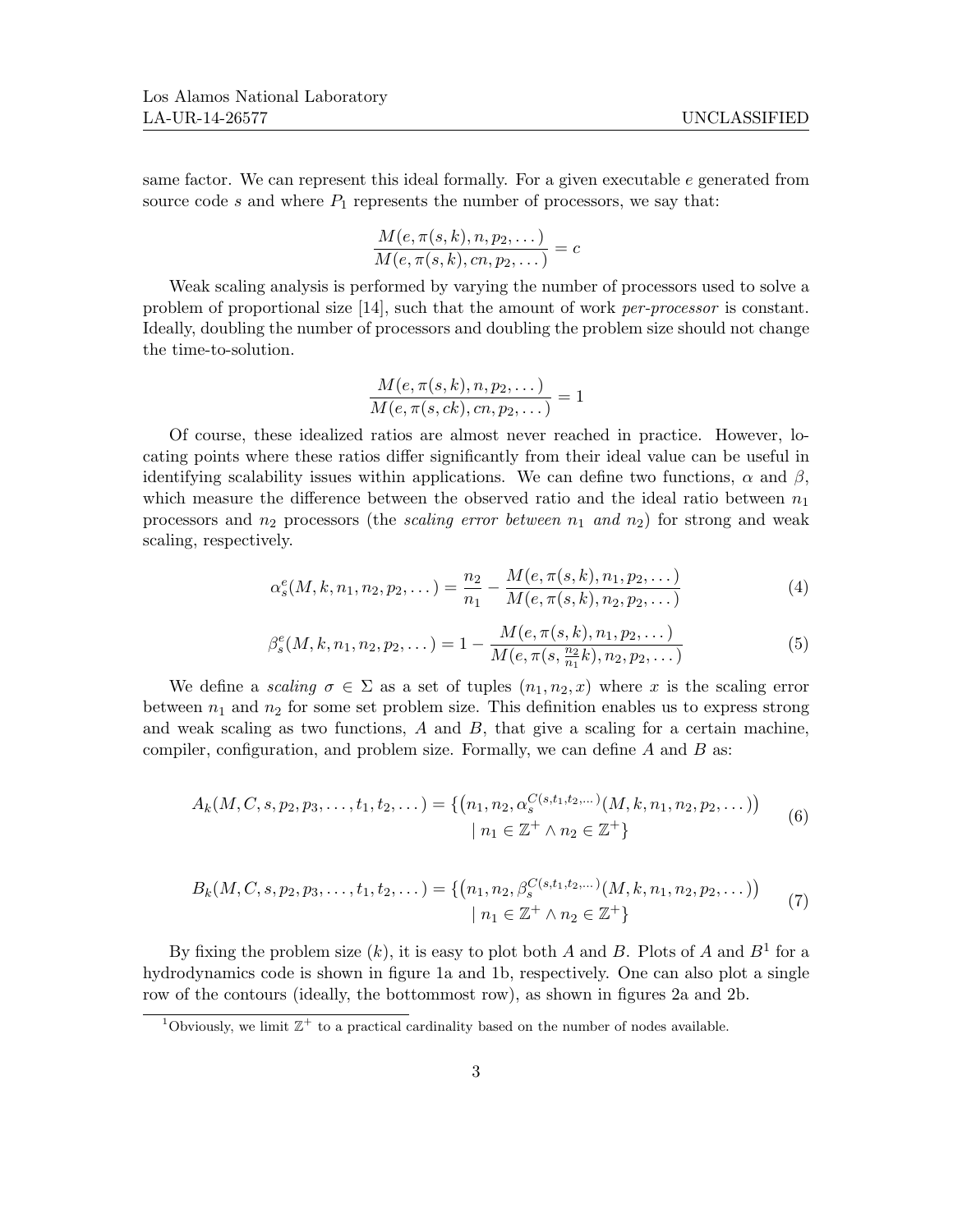

(b) Weak scaling error contour

Figure 1: Strong and weak scaling error contours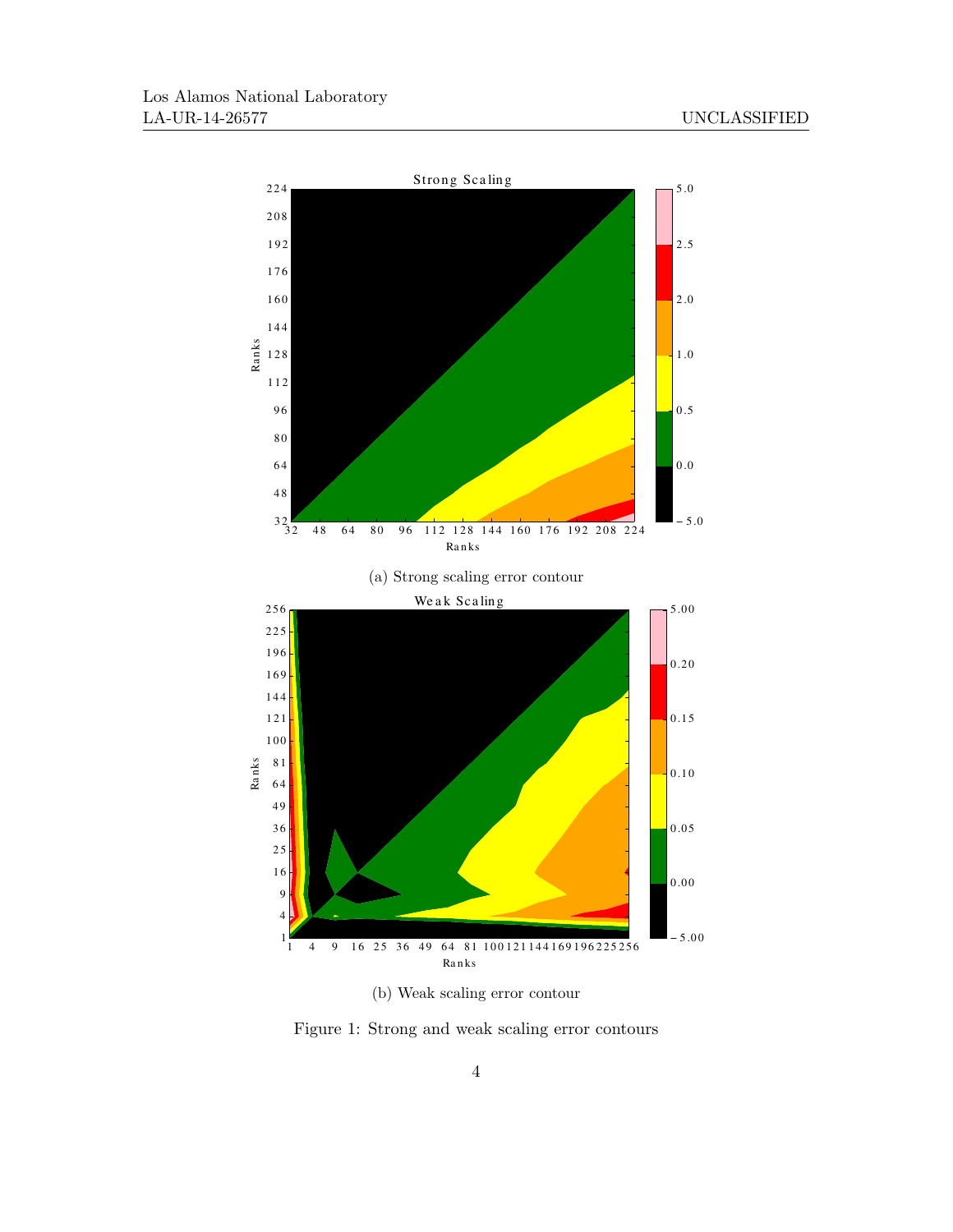

(b) Weak scaling error plot

Figure 2: Strong and weak scaling error plots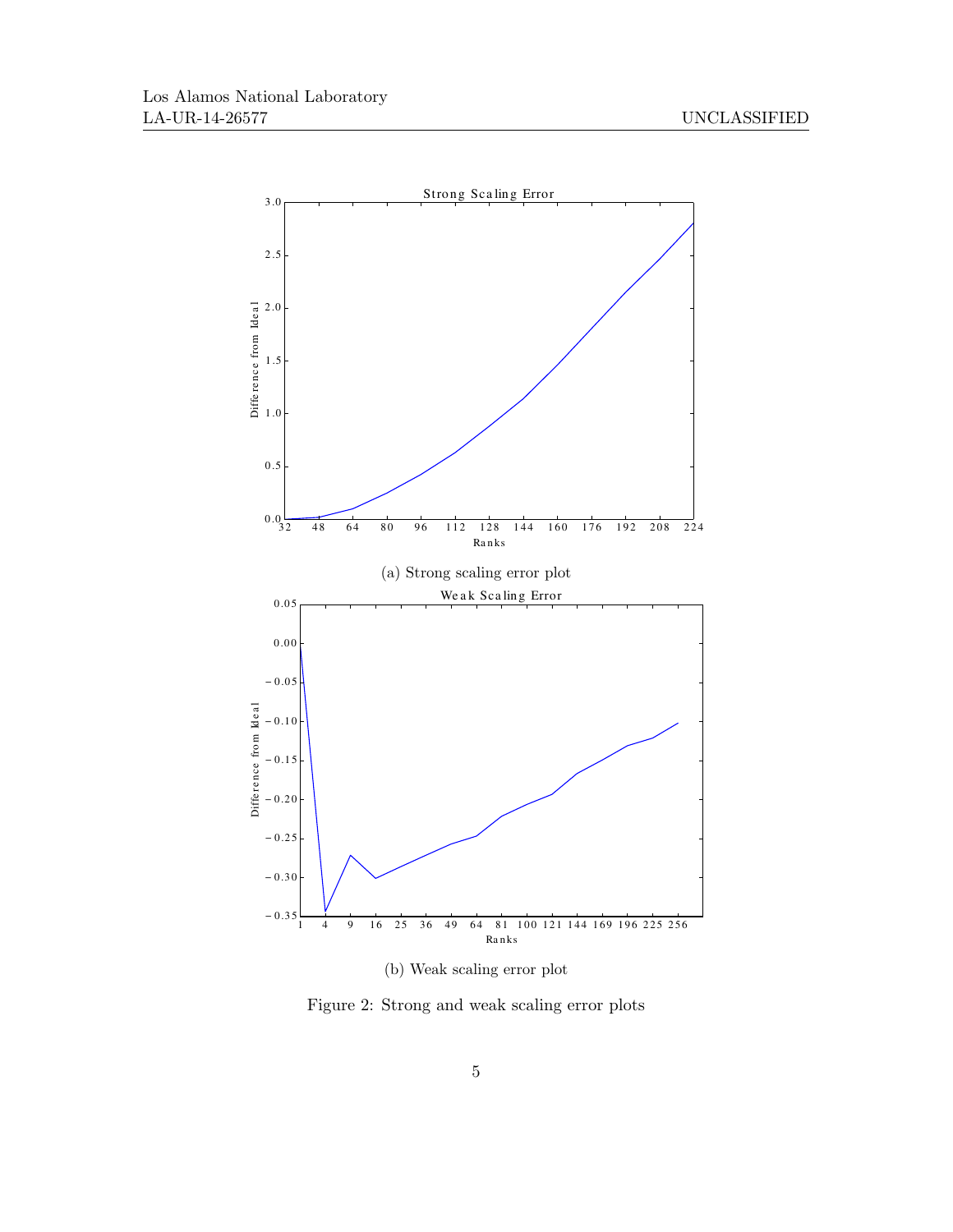### 2.2 Divergence Metric

From the shape and slopes of the plots in figure 2, a human can see that this particular code has exponential strong scaling error and fairly linear weak scaling error (starting at around 25 ranks). Given two strong scaling error plots, a human could also easily determine which plot depicted "better" scaling.

However, in order to programmatically determine which of two scaling plots has "better" scaling, one must develop a metric of how quickly error increases. We call this metric a divergence metric. We'll define a function  $D : \Sigma \to \mathbb{R}$  such that  $D(\sigma)$  is the divergence metric of some scaling  $\sigma$ . D needs to be defined in such a way that larger values of D represent a less desirable result than smaller values of  $D$ . Formally, for two scalings  $x$  and  $y, D(x) < D(y)$  if and only if scaling x is preferable to scaling y.

One possible divergence metric is  $-R$ , where R is the correlation coefficient between  $n_2$ and scaling error for a fixed  $n_1$ . Assuming that CorrCoef( $\delta$ ) is the correlation coefficient of a set of 2-tuples  $(z \in \delta \to z = (q \in \mathbb{R}, w \in \mathbb{R})$ , we can define our divergence metric  $D'_n(\sigma)$  as:

$$
D'_n(\sigma) = -\texttt{CorrCoeff}(\{(n_2, x) \mid (n, n_2, x) \in \sigma\})
$$

This divergence metric has several drawbacks.  $D'_n$  will not always properly differentiate between linear error and exponential error. In fact,  $D'_n$  may label certain exponential errors as superior to certain linear errors, which is hardly ever the case. Pragmatically, we found  $D'_n$  to be a sufficiently capable divergence metric, but more complex codes may require more sophisticated metrics. This divergence metric would be especially poorly suited for codes that do not scale linearly (a linear increase in problem size does not create a linear increase in runtime).

## 2.3 Optimization

Mathematical optimization problems are classically stated as [3]:

minimize 
$$
f_0(x)
$$
  
subject to  $f_i(x) < b_i$   $i = 1,...,m$ 

We restate this slightly in order to allow for discrete constraints:

minimize 
$$
f_0(x)
$$
  
subject to  $f_i(x) \in b_i$   $i = 1,...,m$  
$$
(8)
$$

In equation 8,  $f_0$  is called the *objective function*, and  $f_1, \ldots, f_m$  are called the *constraint* equations. For our purposes,  $f_0$  will be a mapping from configurations  $x \in \mathscr{F}$  to divergences  $d \in \mathbb{R}$  ( $f_0 : \mathscr{F} \to \mathbb{R}$ ). We can define an  $f_0$  for both weak and strong scaling, depending on which divergence we want to optimize. For strong scaling,  $f_0$  is defined as such:

$$
f_0(x) = D(A_k(M, C, s, x_2, x_3, \dots, x^1, x^2, \dots))
$$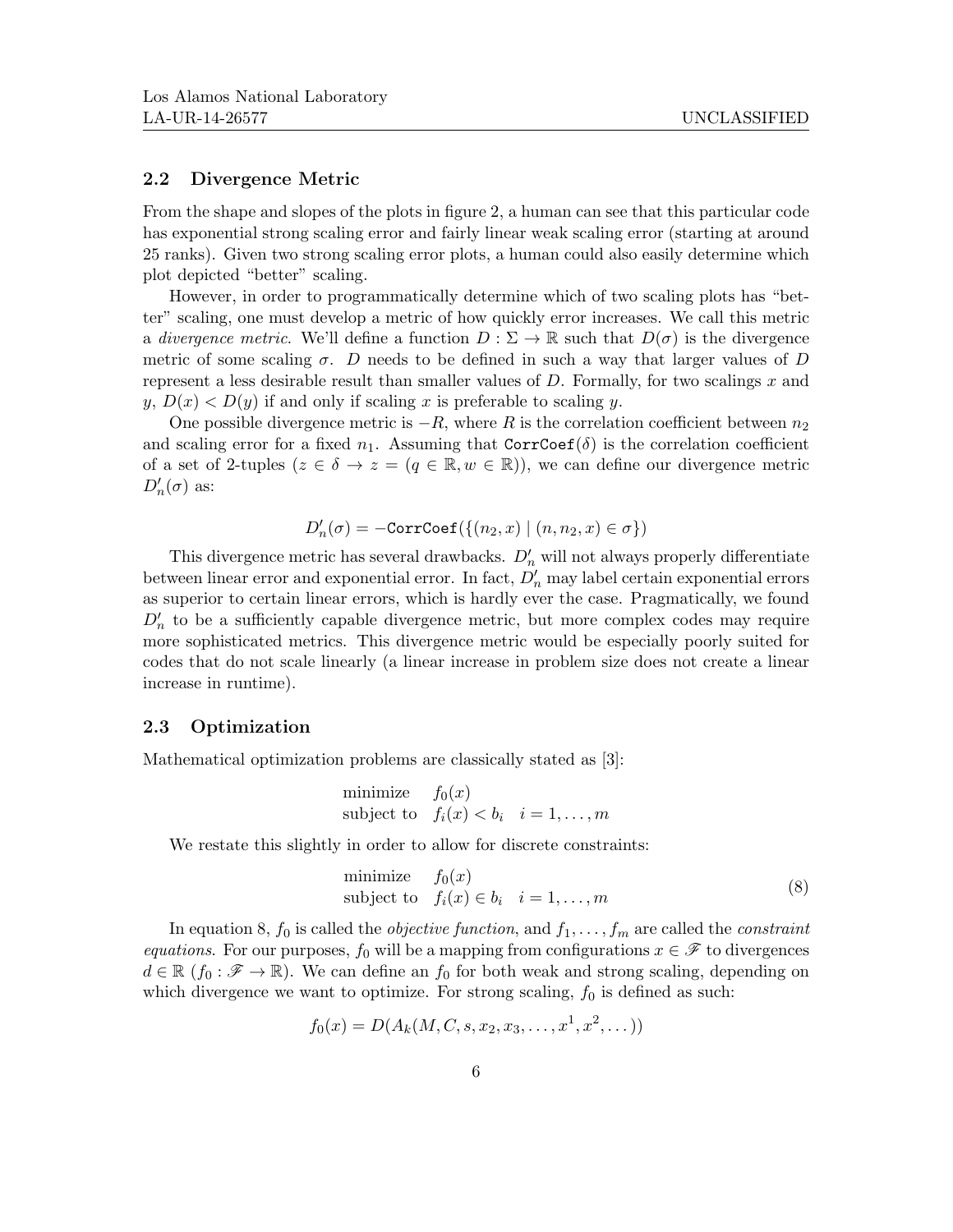For weak scaling,  $f_0$  is defined as:

$$
f_0(x) = D(B_k(M, C, s, x_2, x_3, \dots, x^1, x^2, \dots))
$$

Constraint equations can represent the constraints of a physical machine or compiler. For example, if  $T_1$  is used to represent optimization level and one's compiler supports optimization levels 1, 2, and 3, one might let  $f_1(x) = x^1 = t_1$  and  $b_1 = \{1, 2, 3\}$ . Constraint equations can also be used to eliminate non-optimal solutions. For example, if  $P_2$  is used to represent the type of allocation (exclusive, shared, or other), one might let  $f_2(x) = x_2 = p_2$ and  $b_2 = \{$ exclusive $\}$ .

Having expressed the problem in terms of mathematical optimization, there are a large number of applicable techniques to find an optimal configuration [16]. In fact, many knowledge-based performance tuning techniques [6, 8, 12] are essentially complex heuristic functions utilized by standard optimization algorithms. Since the evaluation of A and B can be very costly, it is often advantageous to define enough constraints so that one's optimization algorithm only has to search in one or two dimensions at a time.

The result of optimization is not just an optimal member of  $\mathscr{F}$ , but also data about how configuration variables  $(p_n \text{ and } t_n)$  affect performance. The optimal configuration itself is often less useful than insights gained from looking at which configuration variables produced the optimal configuration. While testing another HPC application, we found that the optimal configuration did not saturate each MPI slot with an MPI rank, suggesting that our application (at that problem size) was memory-bound, not CPU-bound. In the case of a certain hybrid MPI/OpenMP application, the optimal configuration used only one OpenMP thread. This revealed a workload distribution bug that had previously gone unnoticed.

# 3 Hotspot Analysis

Software profiling enables a user to see how much time specific functions in a program are using [9]. This sort of analysis is often called hotspot analysis, as it can reveal which functions are dominating a program's runtime [18]. However, in the world of HPC, the functions that dominate a program's runtime often change with the scale of the run. For example, at small sizes, an integration function might dominate, but at larger scales, communication functions [5] or decomposition algorithms may take longer.

We present a formulation of hotspots that enable standard mathematical techniques to gain insights into the runtime profile of HPC applications. First, we define some semantics of hotspots and hotspot collection. Then, we specify the requirements for a distributiondifference function and provide two examples. Finally, we explain how the output of such functions is useful for understanding HPC applications.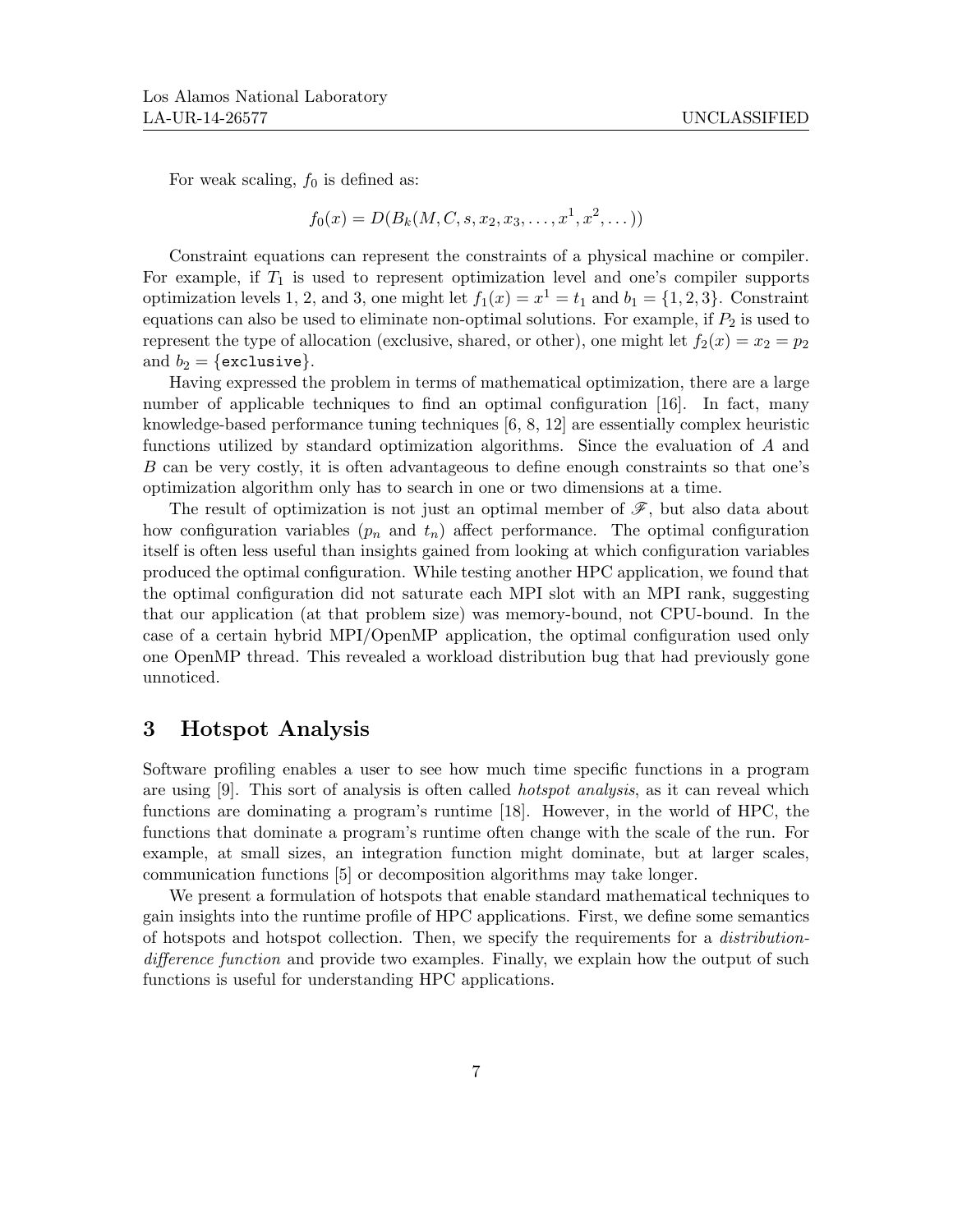| Hotspot Profile 1 $(a)$ |            |           | Hotspot Profile $2(b)$ |            |           |
|-------------------------|------------|-----------|------------------------|------------|-----------|
| Function                | Proportion | Frequency | Function               | Proportion | Frequency |
| function1               | 0.87       | 174       | function1              | 0.82       | 328       |
| function2               | 0.05       | 10        | function2              | 0.08       | 32        |
| function3               | 0.04       |           | function3              | 0.05       | 20        |
| function4               | 0.04       |           | function4              | 0.05       | 20        |

Table 1: Two example hotspots from runs taking 200 seconds and 400 seconds.  $\chi^2 = 2.684$ and  $p = \mathscr{D}'(a, b) = 0.443$ .

#### 3.1 Formalizing Hotspots

Again, we use our formulations of compilers, source code, and executables, but we modify our formulation of a machine,  $M$ . Previously, the output of  $M$  was a time-to-solution. Now, we define  $M_H$ , which outputs a *hotspot profile*, which is a set of 2-tuples such that each tuple  $(x, y)$  contains the name of a function  $(x)$  and the proportion of a program's runtime that function took  $(y)$ . Using S to represent the domain of all function names (strings), we have:

$$
M_H: E \times I \times P_1 \times P_2 \times \dots \to \{(x, y) \in (\mathbb{S}, \mathbb{R}^+)\}\tag{9}
$$

We use  $\mathcal H$  to refer to the domain of all hotspot profiles.

Assuming (again) that  $P_1$  represents the number of processors used to run a problem, we define  $H_s^C(M, k, n)$  to be the hotspot profile of running source s compiled by compiler C on machine M at a problem size k over n nodes with configuration  $x \in \mathscr{F}$ .

$$
H_s^C(M, k, n, x) = M_H(C(s, x^1, x^2, \dots), \pi(s, k), n, x_2, x_3, \dots)
$$
\n(10)

#### 3.2 Distribution-difference function

As with the divergence function, a human could look at two different hotspot profiles and perhaps see if functions took more or less time as the scale changed. However, automating this process requires a distribution-difference function  $\mathscr{D}$ . Unlike the divergence function, this function maps two different hotspot profiles to a number in the range  $\{0 \dots 1\}$ , such that a number close to 0 means that the two profiles are very similar, while a number close to 1 means that the hotspot profiles are very different.

$$
\mathcal{D}: \mathcal{H} \times \mathcal{H} \to \{0...1\} \tag{11}
$$

We have a similar requirement for  $\mathscr D$  as we did for D in that, for three hotspots  $h_1, h_2, h_3 \in \mathcal{H}$ , if  $h_1$  is more similar to  $h_2$  than it is to  $h_3, \mathcal{D}(h_1, h_2) < \mathcal{D}(h_1, h_3)$ .

One possible distribution-difference function is a Pearson's  $\chi^2$  test of independence, which measures the likelihood that differences in categorical data arose by chance [13].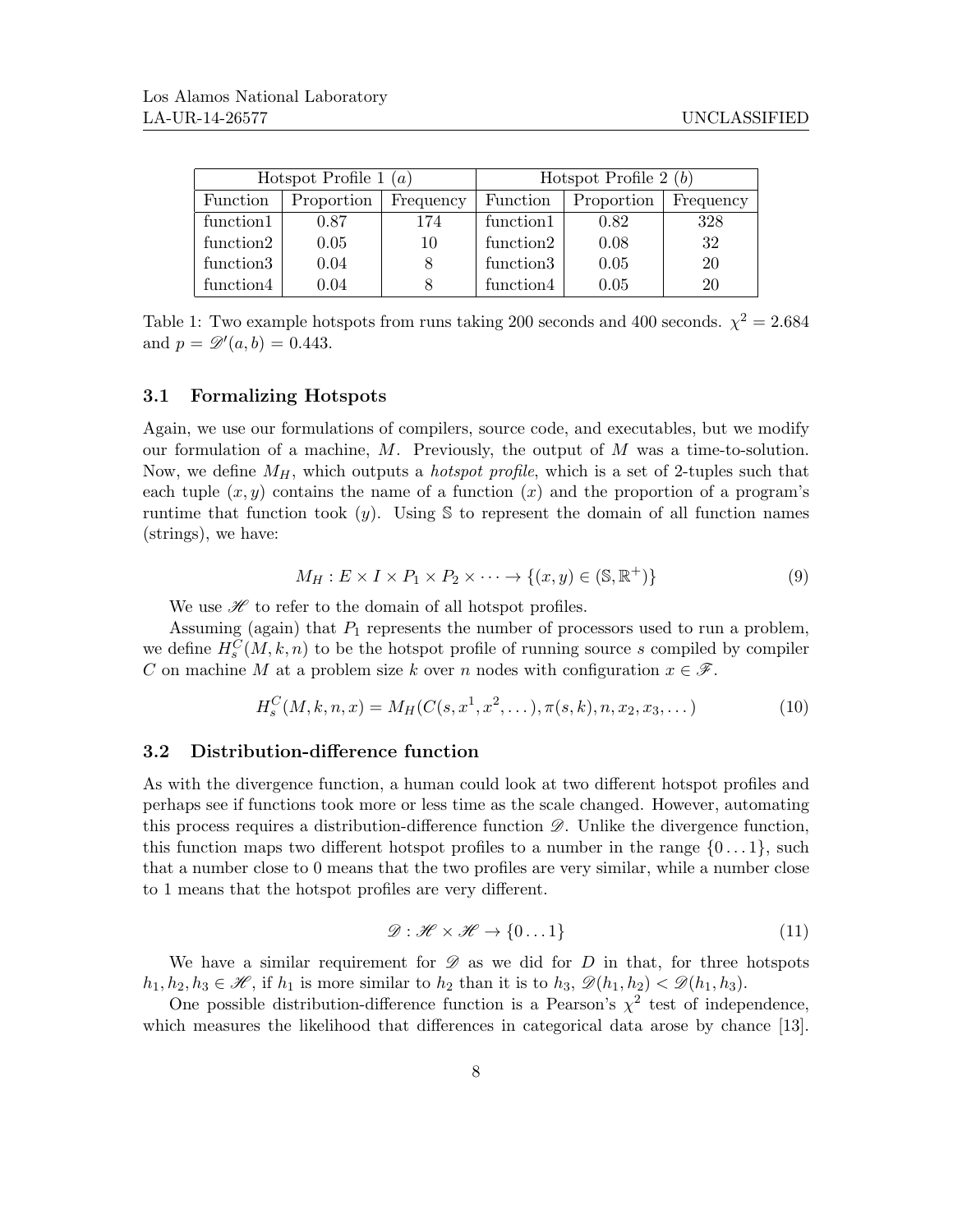Since we have proportional data between zero and one, we'll transform our proportions into time units by multiplying each value by the total runtime (in seconds). Consider each function as a category, and define the frequency of each category as the number of seconds spent in that function<sup>2</sup>. See Table 1 for an example.

With  $a \in \mathcal{H}$  and  $b \in \mathcal{H}$ , let |a| be the cardinality of a (the number of members of a). Then, in order to use the  $\chi^2$  test, we need to calculate the expected number of seconds for each function.  $E_a$  calculates the expected value for each function in the hotspot profile a and  $E<sub>b</sub>$  calculates the expected value for each function in the hotspot profile b (where functions are indexed by  $i$ ).

$$
E_a(a, b, i) = \frac{(a_i + b_i) * \sum_{n}^{|a|} a_n}{\sum_{j}^{|a|} (a_j + b_j)}
$$

$$
E_b(a, b, i) = \frac{(a_i + b_i) * \sum_{n}^{|b|} b_n}{\sum_{j}^{|b|} (a_j + b_j)}
$$

Then, we can use these two functions to create a distribution-difference function:

$$
\mathscr{D}'(a,b) = \chi_{|a|-1}^2 \left( \sum_i^{|a|} \frac{(a_i - E_a(a,b,i))^2}{E_a(a,b,i)} + \sum_i^{|b|} \frac{(b_i - E_b(a,b,i))^2}{E_b(a,b,i)} \right)
$$
(12)

where  $\chi^2_n$  is the right-tailed  $\chi^2$  probability with n degrees of freedom. Table 1 has example data with  $\mathscr{D}'$  calculated.

#### 3.2.1 Another possible distribution-difference function

Note that we can easily order the members of a hotspot profile based on the second member of each tuple (the proportion of time). In the event of a precise "tie", the order of the tied tuples may be arbitrary. Thus, if we consider two ordered arbitrary hotspot profiles  $a \in \mathcal{H}$  and  $b \in \mathcal{H}$ , we can consider  $a_0$  to be the largest value in a. Then, we can use a number of well-known rank comparison techniques [19] to determine if the ordering of a is substantially different from the ordering of b.

One such technique is Kendall Tau [11]. Given the following values:

- *N*, the total number of pairs, which is equal to  $\frac{1}{2}|a|(|a|-1)$
- C, the total number of pairs whose ordering has not changed, i.e., if  $f_1$  is before  $f_4$ in a, and  $f_1$  is also before  $f_4$  in b.
- D, the total number of pairs whose ordering has changed, i.e., if  $f_2$  is after  $f_1$  in a, but  $f_2$  is before  $f_1$  in b.

 ${}^{2}$ For exceptionally long runtimes, using minutes or even hours might be appropriate.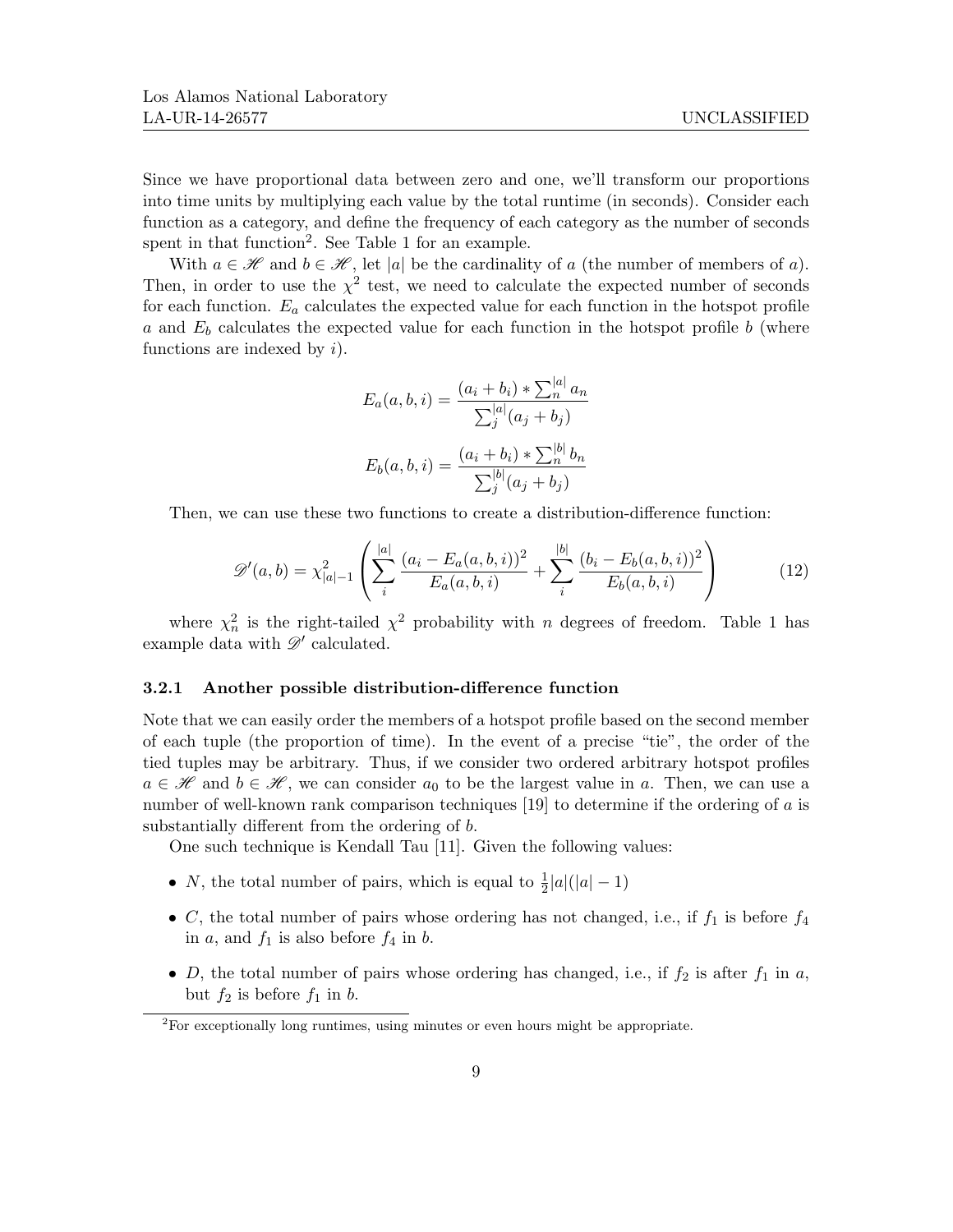then we can compute  $\tau$  as:

$$
\tau = \frac{C - D}{N}
$$

The value  $\tau$  will be 1 if the two lists are perfectly similar, and  $-1$  if the two lists are perfectly dissimilar. Thus, we can define a distribution-difference function as:

$$
\mathcal{D}^{T}(a,b) = 1 - \frac{(1+\tau)}{2} = \frac{1-\tau}{2}
$$
\n(13)

#### 3.3 Analysis

One can use standard search techniques to find scales or problem sizes for which the hotspot profile changes substantially using either of the provided distribution-difference functions (equations 12 and 13), or other techniques. One can search for a point where the hotspot profile changes significantly (at a certain confidence), or one can plot the change in the hotspot profile as a problem scales. Regardless, one needs to define a function  $f : \mathscr{F} \times \mathscr{F} \times \mathbb{Z}^+ \to \mathbb{R}$  that can be searched.

$$
f(x, y, k) = \mathcal{D}(H_s^C(M, k, x_0, x), H_s^C(M, k, y_0, y))
$$

Notice that you can search in the configuration space (by varying  $x$  and  $y$ ), or through various problem sizes (by varying k). Any number of searching techniques can be used, but a simple linear scan is normally a good starting point. Note that, while other performance analysis tools identify hotspots [17, 18, 9], the technique proposed here searches for differences in those identified hotspots.

This approach is especially useful for finding bugs in workload distribution functions. Often, when a problem is run on an odd (or prime) number of nodes using an odd (or prime) workload size, work is not distributed optimally, causing a large change in the hotspot profile. Figure 3a shows a large hotspot profile difference around rank 11, which revealed a workload distribution bug. Figure 3b shows the hotspot profile differences after fixing the bug.

## 4 Machine-Machine Comparisons

Up until now, we have only looked at varying problem size and configuration. We have kept the machine, M, constant. However, the formalizations presented here can be extended to do some (basic) comparisons between two or more machines. This can be extremely useful when deciding how to allocate resources, and when deciding what additional computing capabilities improve performance.

We'll define a simple function that measures the performance of a code on a given machine. Then, we'll show how standard linear regression techniques can be used to compare the performance of two machines. Again, the nature of the formalizations will make it clear how the process can be automated.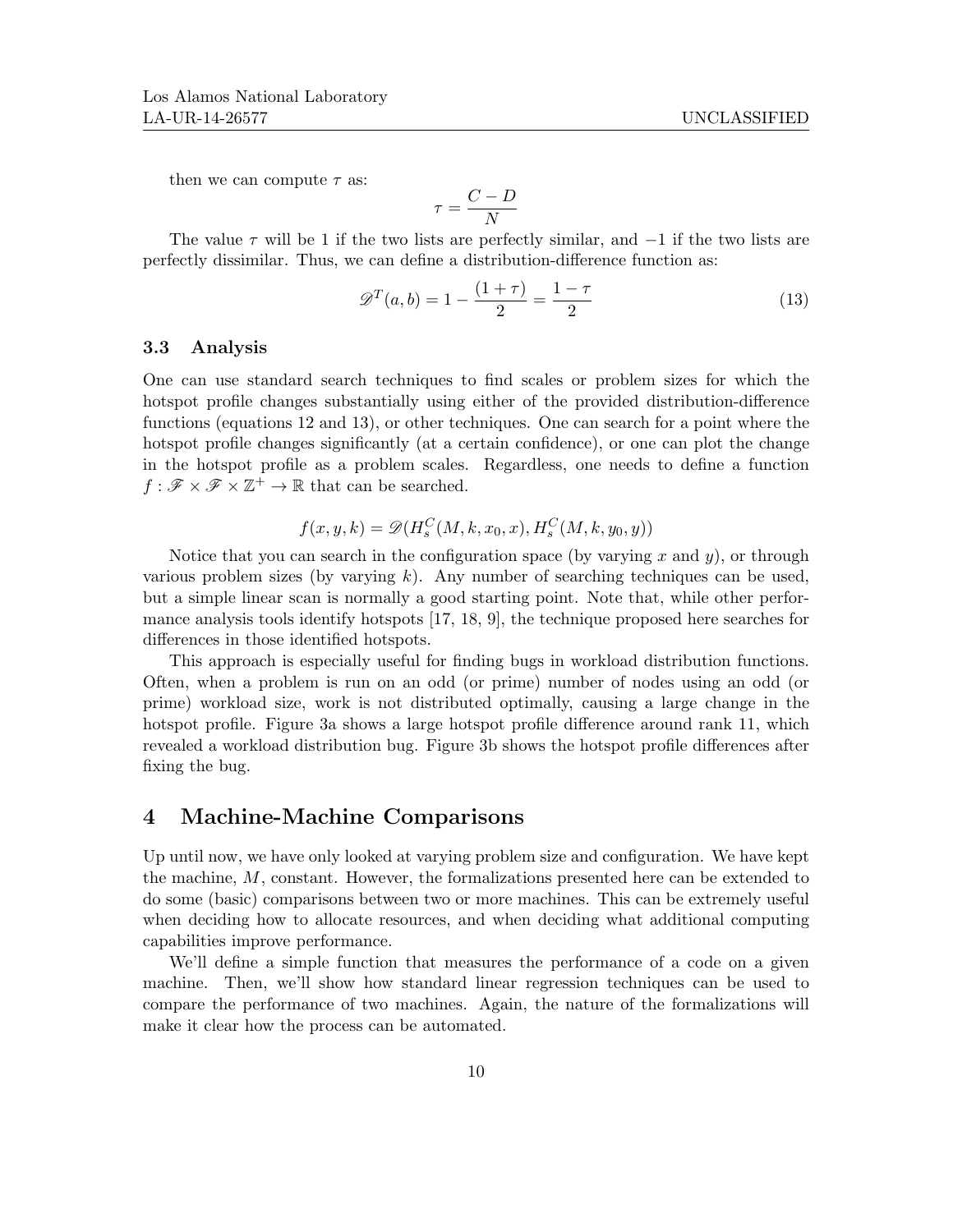

(b) After fixing workload distribution bug

Figure 3: Hotspot profile differences using  $\chi^2$  distribution-difference function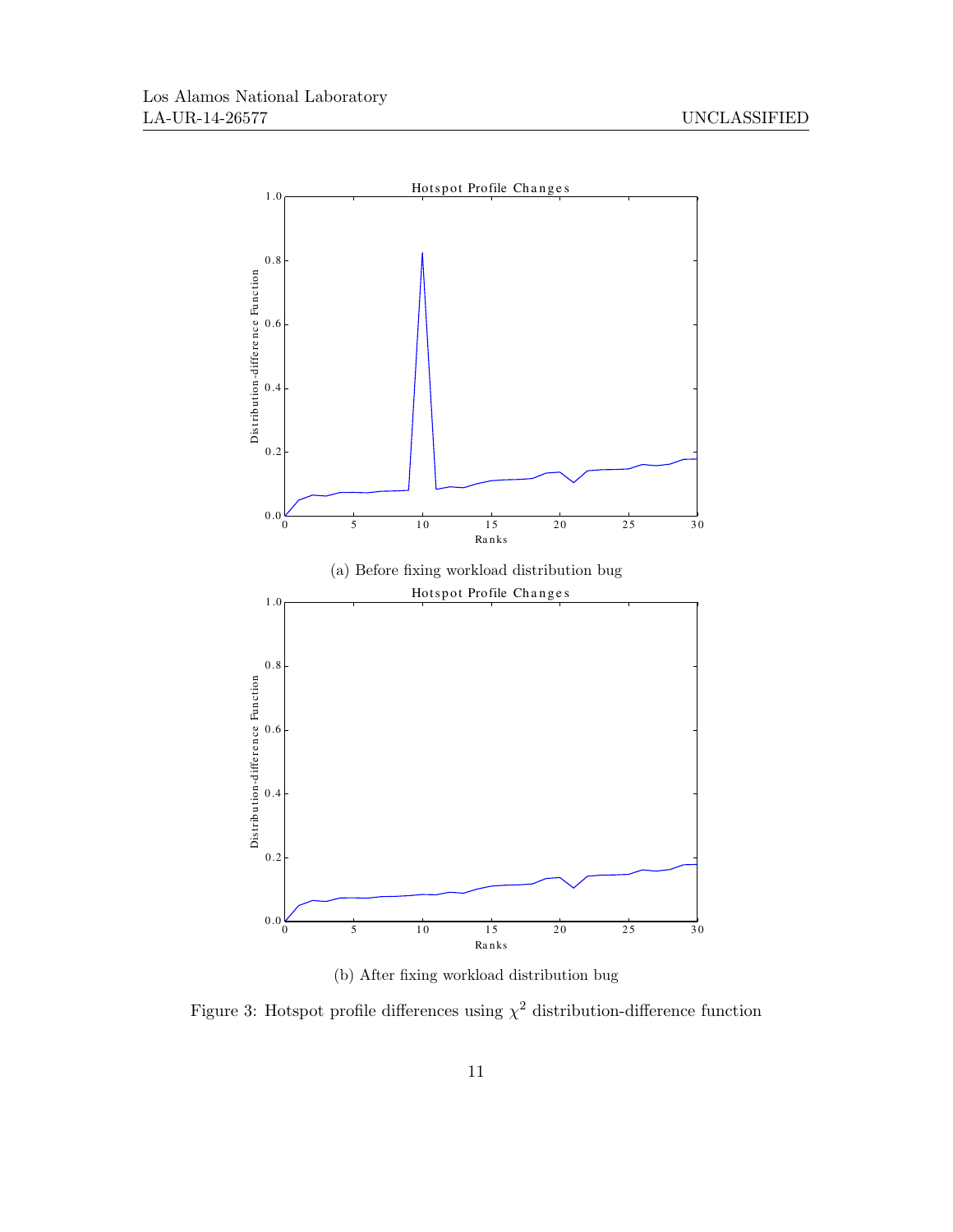### 4.1 Formalizing Machine-Machine Comparisons

We can use equation 2 to build two simple functions to measure the time-to-solution of a code  $s \in S$  on two different machines, M and M'. Given a compiler  $C^3$ , a problem size k, and a configuration state  $x$ , the time-to-solution for  $M$  is:

$$
M(C(s, x^1, x^2, \dots), \pi(s, k), x_1, x_2, \dots)
$$

And for  $M'$ , the time-to-solution is given by:

$$
M'(C(s, x^1, x^2, \ldots), \pi(s, k), x_1, x_2, \ldots)
$$

We then define a simple helper function,  $h_m^{e,s,x}(k)$ , which gives the time-to-solution of  $s \in S$  running on machine m with configuration x, problem size k, and executable e:

$$
h_m^{e,s,x}(k) = m(e, \pi(s, k), x_1, x_2, \dots)
$$
\n(14)

### 4.2 Regression techniques

The standard form of a linear model [13] is:

$$
y = a + bx
$$

where a represents the y-intercept of the line and b represents the slope. For a given e, s, and x we can generate a number of samples on each machine and then use one of a number of techniques (like ordinary least squares) [1] to fit the data from each machine to a linear model.

First, select some subset  $z \subset \mathbb{Z}^+$ . Then, create a set of tuples  $\hat{h}_m^{e,s,x}$  such that:

$$
\hat{h}_m^{e,s,x} = \{(i, h_m^{e,s,x}(i)) \mid i \in z\}
$$
\n(15)

We can then build a linear model of M using  $\hat{h}_M^{e,s,x}$ , and we can create a linear model of M' using  $\hat{h}^{e,s,x}_{M'}$ . This will give us two y-intercepts  $(a_M$  and  $a_{M'})$  and two slopes  $(b_M)$ and  $b_{M'}$ ).

#### 4.3 Analysis

The slopes of the generated equations are easy to interpret. If  $b_M > b_{M'}$ , then increasing the problem size on machine  $M$  will increase the time-to-solution more than the same increase in problem size on machine  $M'$ . Interpreting the intercepts can be slightly more

<sup>&</sup>lt;sup>3</sup>Certain compilers may operate differently on different machines, or may only be available on specific platforms. Thus, comparing the performance of two machines often amounts to comparing the performance of two different hardware/software combinations. It may not always be possible to search or sample from the full domain of compilers or compiler options when comparing across two machines.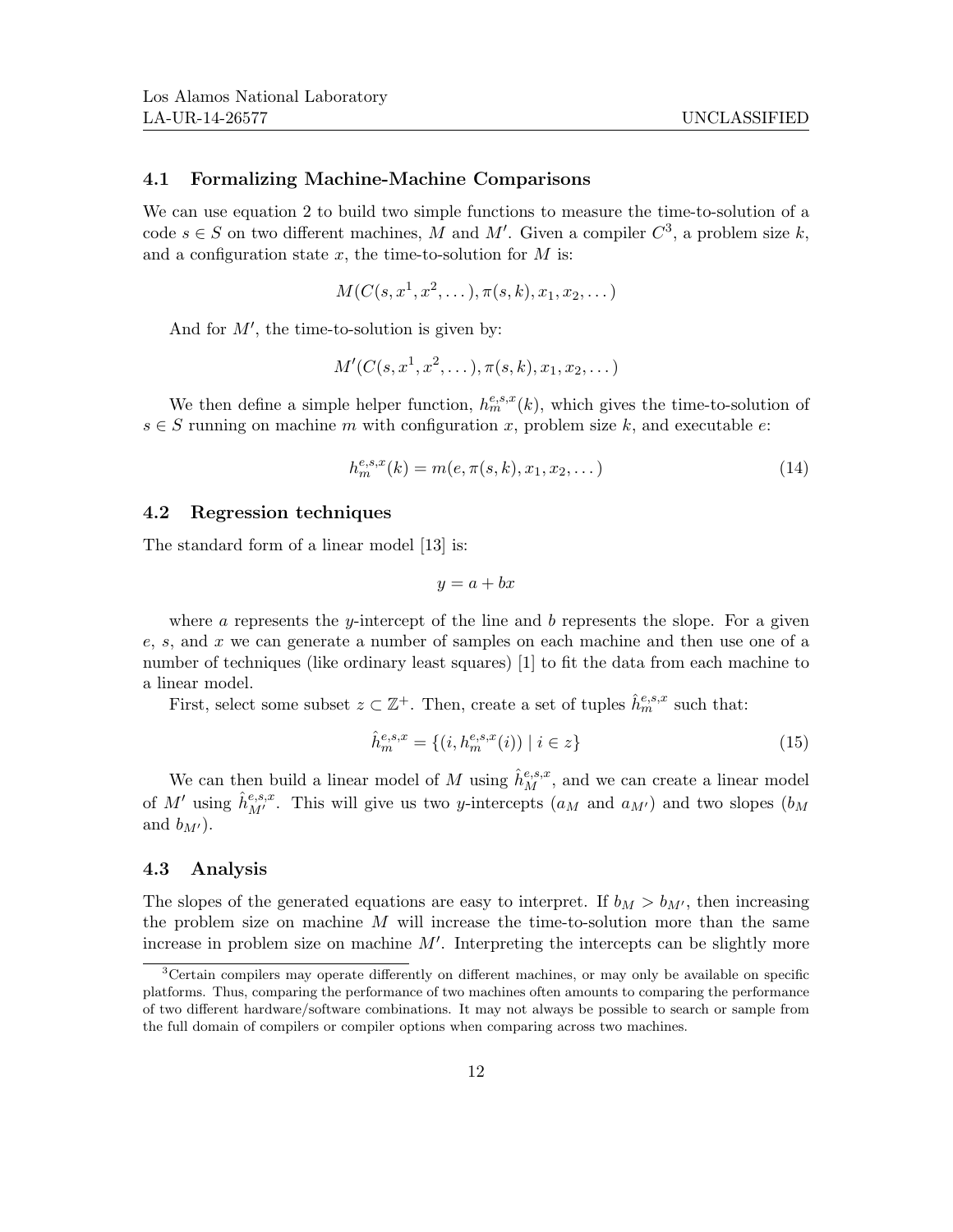complicated. Generally, if one line is not above the other for all of  $\mathbb{Z}^+$ , there is something making one machine faster for smaller problem sizes. Perhaps one machine has more processors per node, a faster network interconnect, or a larger cache. Regardless, linear analysis provides a simple way to do a quick, automated comparison between two machines. It also enables one to quickly see how changes in a machine's hardware affect code performance (by comparing the linear models generated on the machine before and after the hardware change).

Using more complex regression techniques can provide different and often more useful insights into the performance signatures of two different machines. We show how to interpret a simple linear model, but since code performance is rarely perfectly linear [2], other models may prove more useful.

Until now, we have assumed that the input deck generation function  $(\pi)$  produces decks that have a particular performance signature that scales linearly (doubling the problem size approximately doubles the time-to-solution). In reality, this is rarely the case, as different input decks will often have different performance signatures. For example, one input deck may require a large amount of floating-point operations, while another input deck may require a large amount of memory. Using simple machine-machine comparisons can aid in matching an input deck's performance signature to a machine's capabilities, which can lead to improvements in an organization's workload distribution.

# 5 Conclusion

Several of the techniques presented here have helped to analyze and understand real-world HPC codes. These automated techniques greatly improve the quality of HPC models, and can aid developers in locating bugs and performance bottlenecks. While these techniques are not sufficient on their own, they make excellent additions to a programmer's performance analysis toolbox. Due to the automated nature of these techniques, they can be run frequently and unsupervised, making them good candidates for performance regression testing and analyzing multiple codes at once. With an increasing number of variables, exascale computing will require even more advanced techniques that can be applied in an automated manner.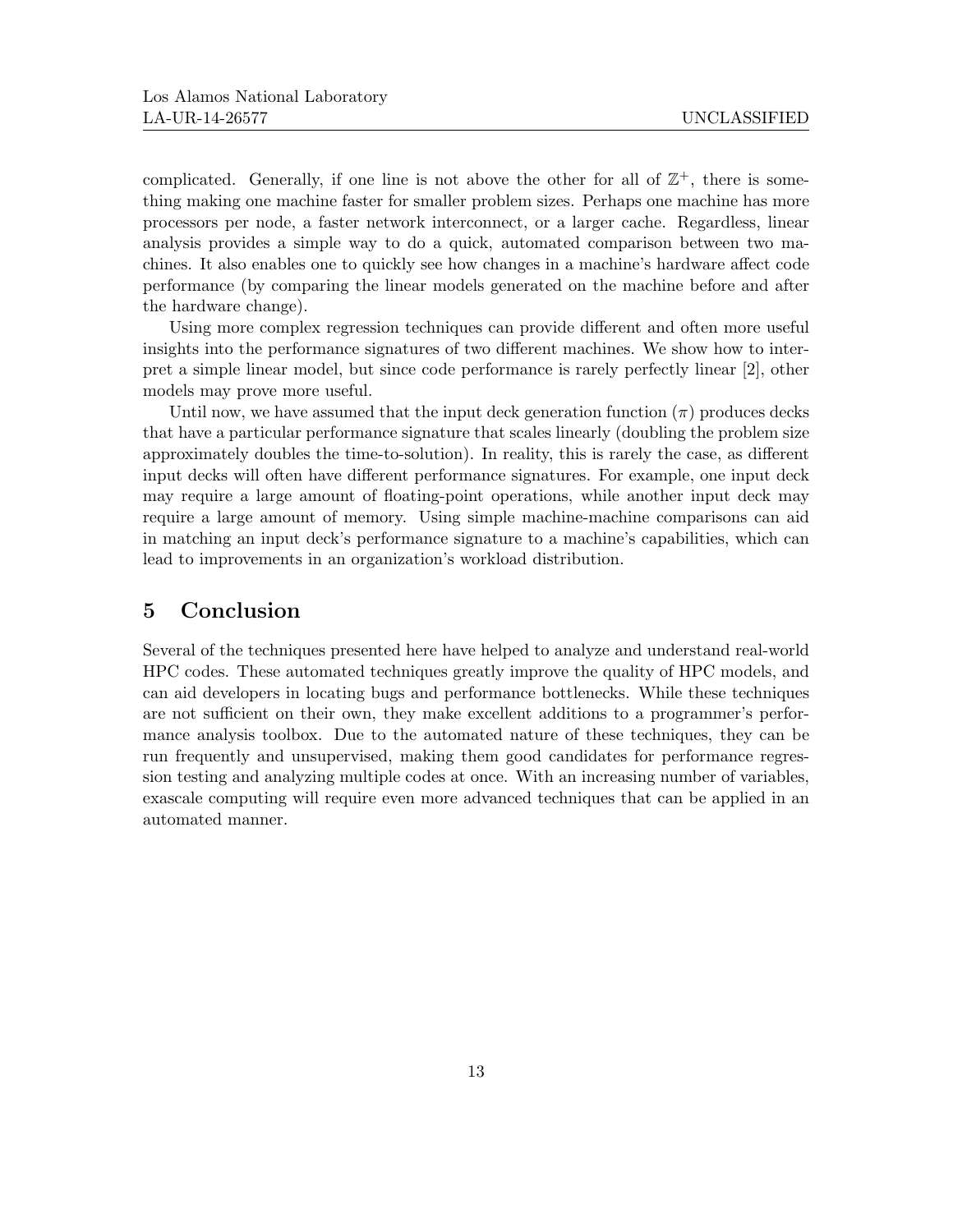# A Mathematical Symbols and Notation Reference

| $\mathbb R$   | the domain of real numbers               | $\mathbb{R}^+$      | the domain of positive real numbers                 |
|---------------|------------------------------------------|---------------------|-----------------------------------------------------|
| $\mathbb Z$   | the domain of integers                   | $\mathbb{Z}^+$      | the domain of positive integers                     |
| $\mathbb S$   | the domain of all strings                | $\mathscr{H}$       | the domain of all hotspot profiles                  |
| S             | the domain of source code                | E                   | the domain of executables                           |
| $P_n$         | the domain of execution parameter $n$    | $T_n$               | the domain of compiler option $n$                   |
| F             | the domain of configurations             | Σ                   | the domain of scalings                              |
| $x_n$         | configuration notation for $p_n$         | $x^n$               | configuration notation for $t_n$                    |
| $\mathcal C$  | a compilation function $(1)$             | М                   | a time-to-solution (machine) function $(2)$         |
| $\pi$         | the input deck generation function $(3)$ | $\sigma$            | a scaling                                           |
| $\alpha$      | strong scaling error function $(4)$      | $\beta$             | weak scaling error function $(5)$                   |
| А             | strong scaling generator function $(6)$  | B                   | weak scaling generator function $(7)$               |
| D             | divergence metric                        | D                   | distribution difference function $(11)$             |
| $M_H$         | hotspot profile generator function $(9)$ | $H_s^C$             | hotspot profile for $s$ compiled by $C(10)$         |
| $h_m^{e,s,x}$ | time-to-solution helper function $(14)$  | $\hat{h}_m^{e,s,x}$ | tuples of points sampled from $h_m^{e,s,x}$<br>(15) |

We use set builder notation [7] to construct sets.

$$
p = \{x \mid F(x) \land G(x)\}\tag{16}
$$

The notation in equation 16 can be read as "the set of all x such that  $F(x)$  and  $G(x)$ is true." In other words, p is the set of any and all possible values of x such that  $F(x)$  and  $G(x)$  are true.

Equation 16 can be stated equivalently as:

$$
(x\in p)\to [F(x)\wedge G(x)]
$$

Or as:

$$
\forall x (F(x) \land G(x)) \quad x \in p
$$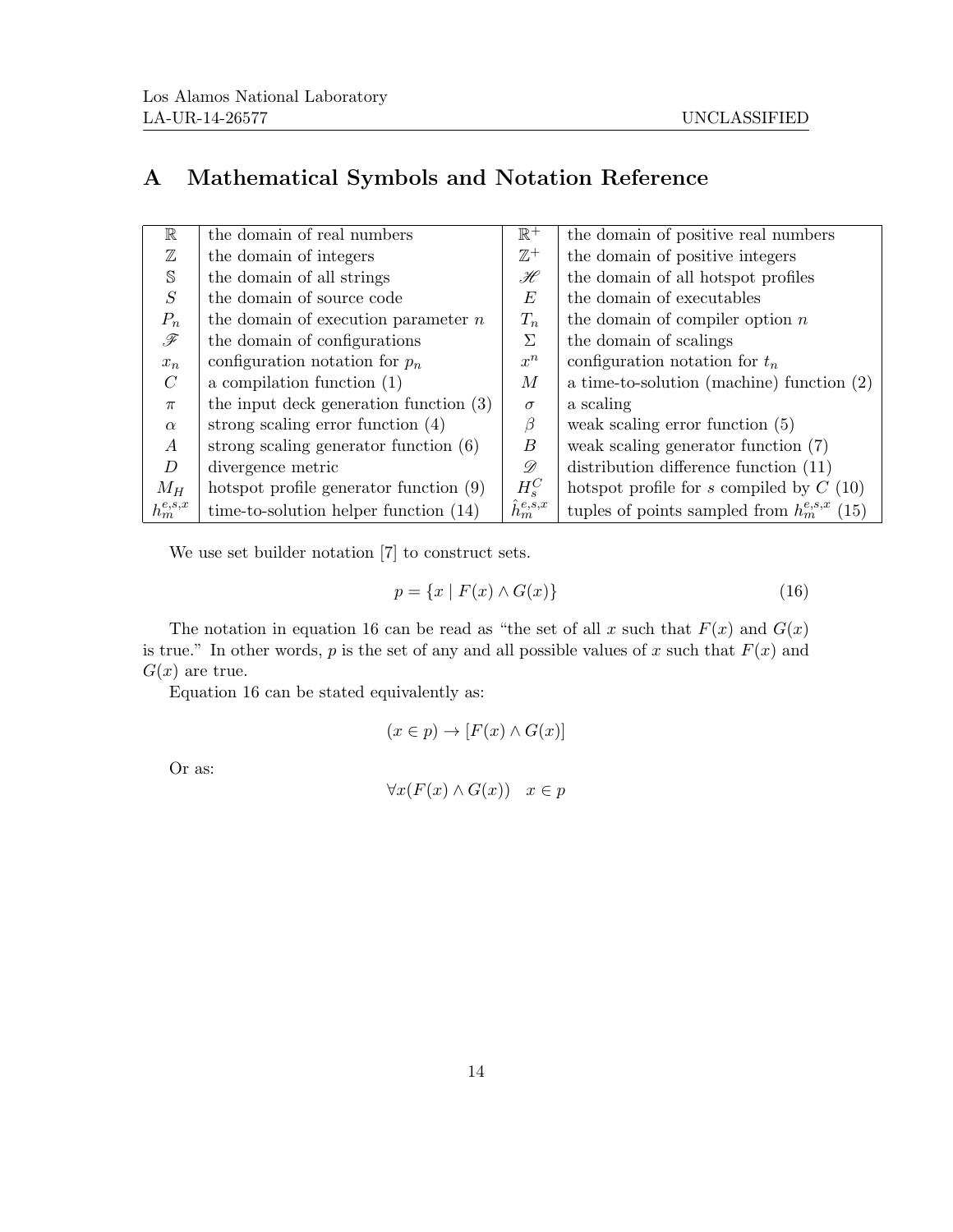# References

- [1] Michael Patrick Allen. Understanding regression analysis. Springer, 1997.
- [2] Steve Ashby, Pete Beckman, Jackie Chen, Phil Colella, Bill Collins, Dona Crawford, Jack Dongarra, Doug Kothe, Rusty Lusk, Paul Messina, and Others. The opportunities and challenges of exascale computing. summary report of the advanced scientific computing advisory committee (ASCAC) subcommittee at the US Department of Energy Office of Science, 2010.
- [3] Stephen Boyd and Lieven Vandenberghe. Convex Optimization. Cambridge University Press, New York, NY, USA, 2004.
- [4] Harold W. Cain and et al. A callgraph-based search strategy for automated performance diagnosis, 2000.
- [5] Laura C Carrington, Michael Laurenzano, Allan Snavely, Roy L Campbell, and Larry P Davis. How well can simple metrics represent the performance of hpc applications? In Supercomputing, 2005. Proceedings of the ACM/IEEE SC 2005 Conference, pages 48–48. IEEE, 2005.
- [6] Guojing Cong, I-Hsin Chung, Hui-Fang Wen, D. Klepacki, H. Murata, Y. Negishi, and T. Moriyama. A systematic approach toward automated performance analysis and tuning. Parallel and Distributed Systems, IEEE Transactions on, 23(3):426–435, March 2012.
- [7] H.B. Enderton. A Mathematical Introduction to Logic. Harcourt/Academic Press, 2001.
- [8] Michael Gerndt and Andreas Krumme. A rule-based approach for automatic bottleneck detection in programs on shared virtual memory systems. In High-Level Programming Models and Supportive Environments, 1997. Proceedings., Second International Workshop on, pages 93–101. IEEE, 1997.
- [9] Susan L. Graham, Peter B. Kessler, and Marshall K. Mckusick. Gprof: A call graph execution profiler. SIGPLAN Not., 17(6):120–126, June 1982.
- [10] John L Gustafson. Reevaluating amdahl's law. Communications of the ACM, 31(5):532–533, 1988.
- [11] Michiel Hazewinkel, editor. Encyclopaedia of Mathematics. Kluwer Academic Publishers, 2 2002.
- [12] B Robert Helm, Allen D Malony, and SP Fickas. Capturing and automating performance diagnosis: the poirot approach. In Parallel Processing Symposium, 1995. Proceedings., 9th International, pages 606–613. IEEE, 1995.